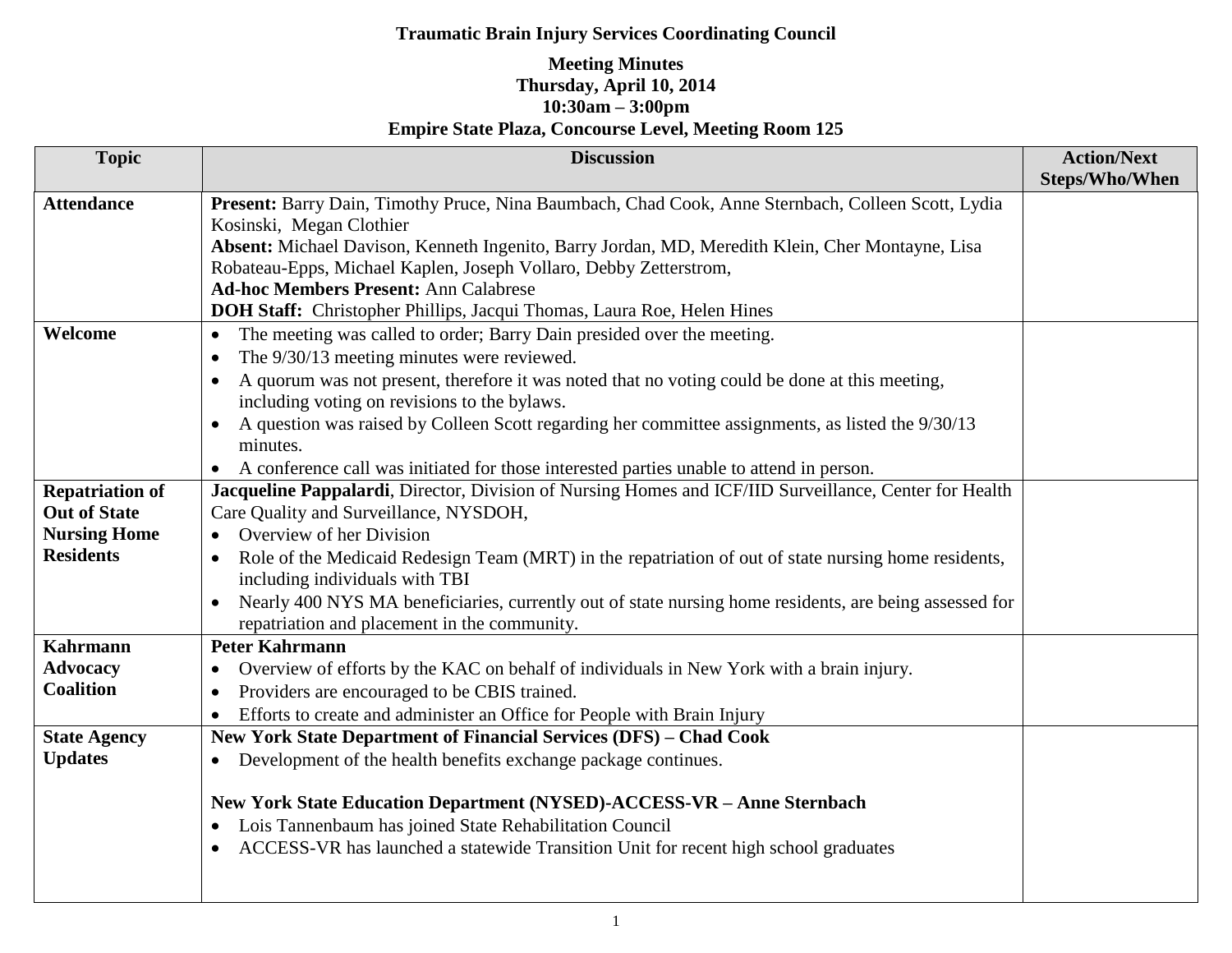## **Traumatic Brain Injury Services Coordinating Council**

## **Meeting Minutes Thursday, April 10, 2014 10:30am – 3:00pm Empire State Plaza, Concourse Level, Meeting Room 125**

| <b>Topic</b>             | <b>Discussion</b>                                                                                           | <b>Action/Next</b>    |
|--------------------------|-------------------------------------------------------------------------------------------------------------|-----------------------|
|                          |                                                                                                             | <b>Steps/Who/When</b> |
|                          | Office of Persons with Developmental Disabilities (OPWDD) - Nina Baumbach                                   |                       |
|                          | Three services added to the application for new waiver: Pathway to Employment; Systemic<br>$\bullet$        |                       |
|                          | Therapeutic Assessment, Respite, and Treatment (START); and Community Transitional Services                 |                       |
|                          | Nurse Practice Act Exemption – To help people stay in the community.<br>$\bullet$                           |                       |
|                          | Justice Center for Protection of People with Special Needs - Colleen Scott                                  |                       |
|                          | Justice Center is now almost one year old.<br>$\bullet$                                                     |                       |
|                          | They assist, and advocate for, all consumers with a disability<br>$\bullet$                                 |                       |
|                          | Department of Health (DOH) - Lydia Kosinski/Helen Hines                                                     |                       |
|                          | Lydia Kosinski – The UAS will not be used for TBI waiver assessments until CMS has granted<br>$\bullet$     |                       |
|                          | approval. Current data shows there are 2959 persons enrolled in the TBI waiver, 370 of these having         |                       |
|                          | transitioned from a nursing home in the past year. Approximately 1000 people receive the Housing            |                       |
|                          | assistance.                                                                                                 |                       |
|                          | Helen Hines - The current HRSA grant has been extended through June. DOH has applied for a new<br>$\bullet$ |                       |
|                          | four year grant to implement the recommendations of the TBI Action Plan.                                    |                       |
|                          | <b>Office of Victims Services - Ann Calabrese</b>                                                           |                       |
|                          | This meeting occurs during Crime Victims Week.                                                              |                       |
|                          | Office continues to serve crime victims with a TBI.<br>$\bullet$                                            |                       |
| <b>New Business</b>      | <b>Committee Reports-</b>                                                                                   |                       |
|                          | 1. Repatriation Committee/MRT Committee: No report - Joe Vollaro was not in attendance.                     |                       |
|                          | 2. Education/Training Committee: Judy Avner was not in attendance. Barry invited Vicky Clingan              |                       |
|                          | (BIANYS) to report. She spoke of upcoming BIANYS conferences and CBIS training.                             |                       |
|                          | 3. Membership committee: Barry Dain reported seven current member's terms have expired. He                  |                       |
|                          | shall inquire whether they intend to continue as members. If so, he will encourage them to contact          |                       |
|                          | the appropriate legislator for reappointment. There are two vacant seats.                                   |                       |
| <b>Old Business</b>      | No items could be voted upon. A quorum was not in attendance.                                               |                       |
| <b>Public Commment</b>   | <b>Brent Feuz</b> gave a summary of first responder protocols, to be presented at a future meeting.         |                       |
| <b>Next Meetings and</b> | Future meetings were scheduled for Monday, June 2, 2014 and Monday, September 8, 2014 in Meeting            |                       |
| <b>Adjournment</b>       | Room 125 on the Concourse of the Empire State Plaza. The meeting was adjourned.                             |                       |